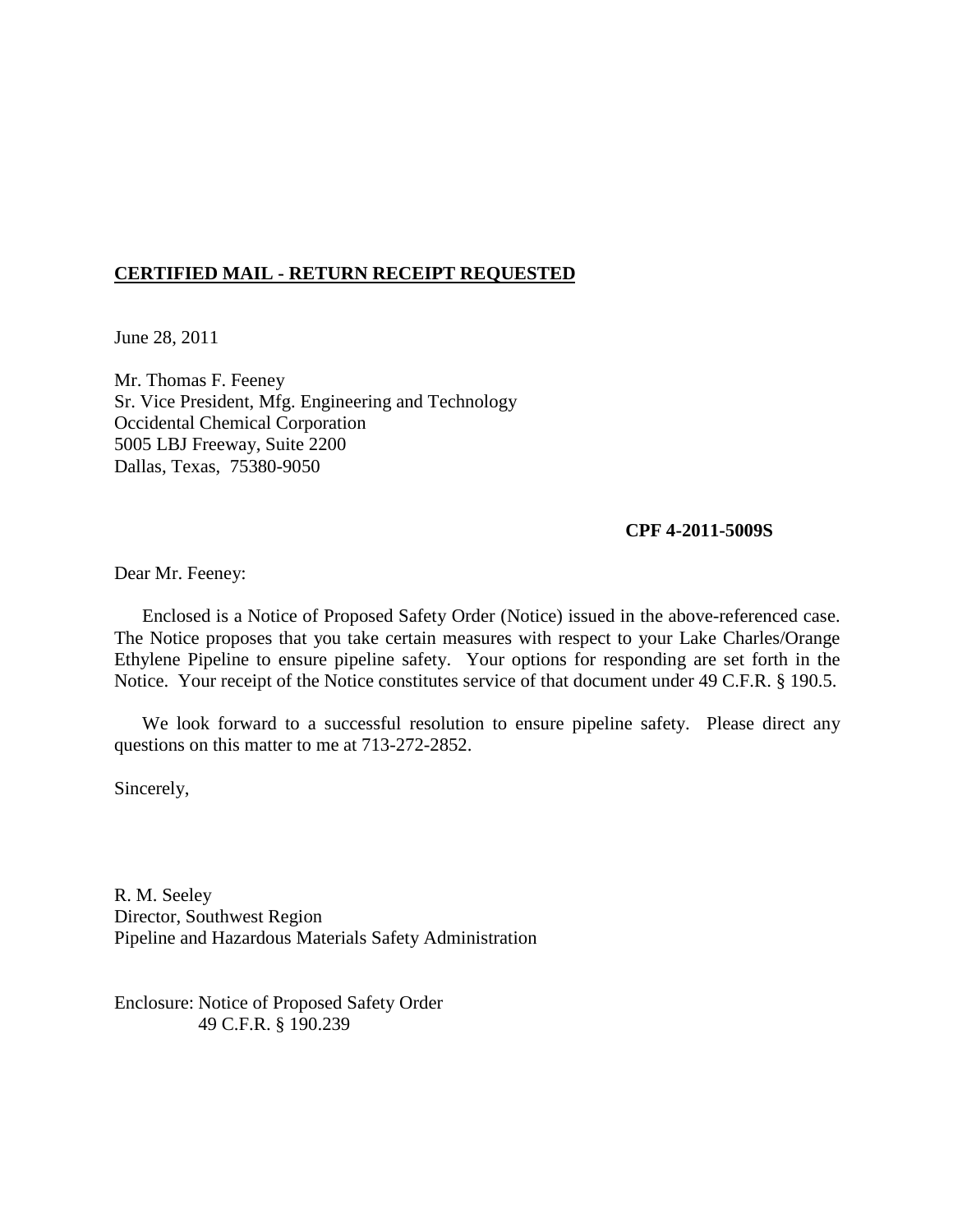### **DEPARTMENT OF TRANSPORTATION PIPELINE AND HAZARDOUS MATERIALS SAFETY ADMINISTRATION OFFICE OF PIPELINE SAFETY**

Southwest Region Houston, Texas 77074

**)**

**)**

**)**

**In the Matter of ) Occidental Chemical Corporation, ) CPF No. 4-2011-5009S Respondent ) \_\_\_\_\_\_\_\_\_\_\_\_\_\_\_\_\_\_\_\_\_\_\_\_\_\_\_\_\_\_\_\_\_\_\_\_)**

**\_\_\_\_\_\_\_\_\_\_\_\_\_\_\_\_\_\_\_\_\_\_\_\_\_\_\_\_\_\_\_\_\_\_\_\_**

## **NOTICE OF PROPOSED SAFETY ORDER**

### **Background and Purpose**

Pursuant to Chapter 601 of title 49, United States Code, the Pipeline and Hazardous Materials Safety Administration (PHMSA) has initiated an investigation and on-site inspection of the safety of your Lake Charles/Orange Ethylene Line in Louisiana and Texas.

As a result of the investigation and on-site inspection, it appears that a condition or conditions exist on your pipeline facilities that pose a pipeline integrity risk to public safety, property or the environment. Pursuant to 49 U.S.C. § 60117(l), PHMSA issues this Notice of Proposed Safety Order, notifying you of the preliminary findings of the investigation, and proposing that you take measures to ensure that the public, property, and the environment are protected from the potential risk.

## **Preliminary Findings**

- Occidental Chemical Corporation is the owner of the Lake Charles/Orange Ethylene Line. The project at issue involves Occidental bringing back into service the pipeline which had been previously idled by isolating the line and filling the line with nitrogen in 2001. Occidental contracted with another company to operate the pipeline, Pipeline Operators of Texas, L.P., which began regular maintenance activities in 2009. Records for pipeline maintenance between 2001 and 2009 have not been made available to PHMSA for review and determination of compliance.
- The owner determined that in order to bring the line back into service, it would require certain repairs of the pipeline in 33 locations that were identified by inline inspection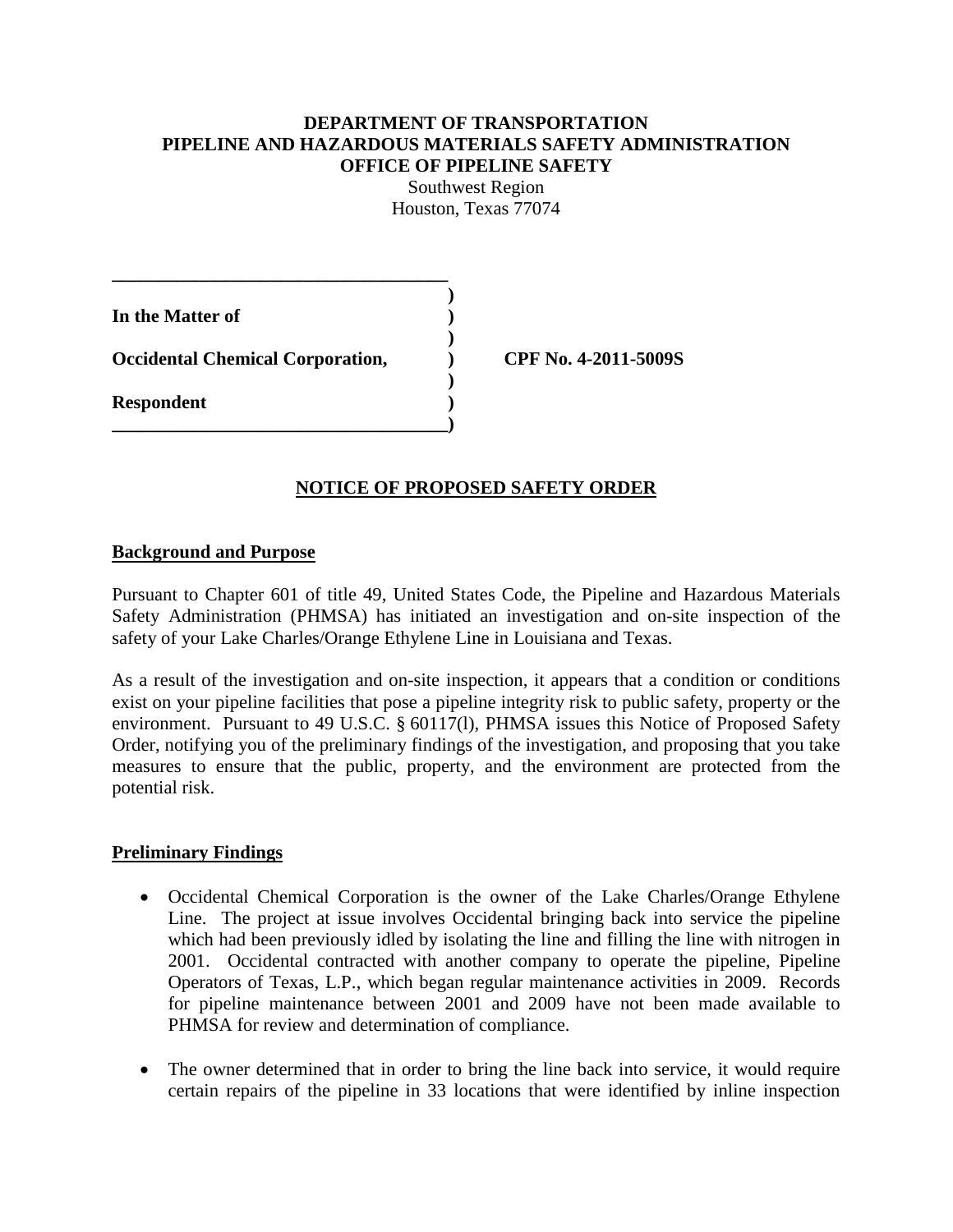tools as either dents or anomalies. PHMSA has not been able to evaluate the adequacy of this assessment for compliance with the regulations. The pipeline is a 6 5/8-inch diameter liquid line that starts at the Glen Springs Holding Plant (currently an idled plant) in Sulpher, Louisiana. The pipeline ends at a Chevron Plant in West Orange, Texas. The pipeline is 32.7 miles in length with approximately 12 miles in marshy areas.

- An inspection by PHMSA of the ongoing rehabilitation efforts resulted in numerous findings where the company had no operations and maintenance (O&M) procedures or inadequate O&M procedures to ensure needed repairs were properly performed, to identify and rectify other integrity issues such as coating assessments and repairs, and to ensure that employees hired to work on the subject pipeline were qualified to perform covered tasks under an operator qualification (OQ) program.
- A Southwest Office inspector inspected the facility and noted these issues on May 19, 2011. The inspector witnessed one excavation activity to replace a previously identified dent where the operator did not have:
	- o adequate contractor construction procedures consistent with operator O&M procedures,
	- o required excavation activities based on operator O&M procedures,
	- o required coating procedures based on operator O&M procedures to deal with the coating which was mostly disbonded at the site,
	- o consistent procedures between the contractor and the operator for cutting into the line based on operator O&M procedures, and
	- o required operator O&M and OQ welding qualifications and procedures.

In addition, numerous actions were taken that appeared to be of acceptable quality but were still not performed in accordance with approved operator O&M procedures such as:

- o locating the anomaly,
- o investigating for internal corrosion on a pipe cut out, and
- o non-destructive testing.
- The pipeline was constructed in 1957 with 6 5/8 inch, 5L Gr. B, ERW, 0.250 W.T. pipe. The pipeline is coated with composite hot enamel and has been cathodically protected with impressed current rectifiers since 2009 when the current contract operator, Pipeline Operators of Texas, L.P., assumed operation of the idled Occidental pipeline. The operation and maintenance records prior to 2009 for the pipeline owned by Occidental have not been made available for compliance review.
- The pipeline originally was designed for ethylene service. It was purged with nitrogen in 2001 and since then has been considered idled by the owner of the pipeline. Occidental's proposed MOP is 1700, but PHMSA has not evaluated any supporting documentation that validates the proposed MOP.
- The current pipeline traverses flat terrain typical of La. and Texas coastal areas, soils range for clay to marshy wetlands, and the pipeline crosses one navigable waterway the Sabine River.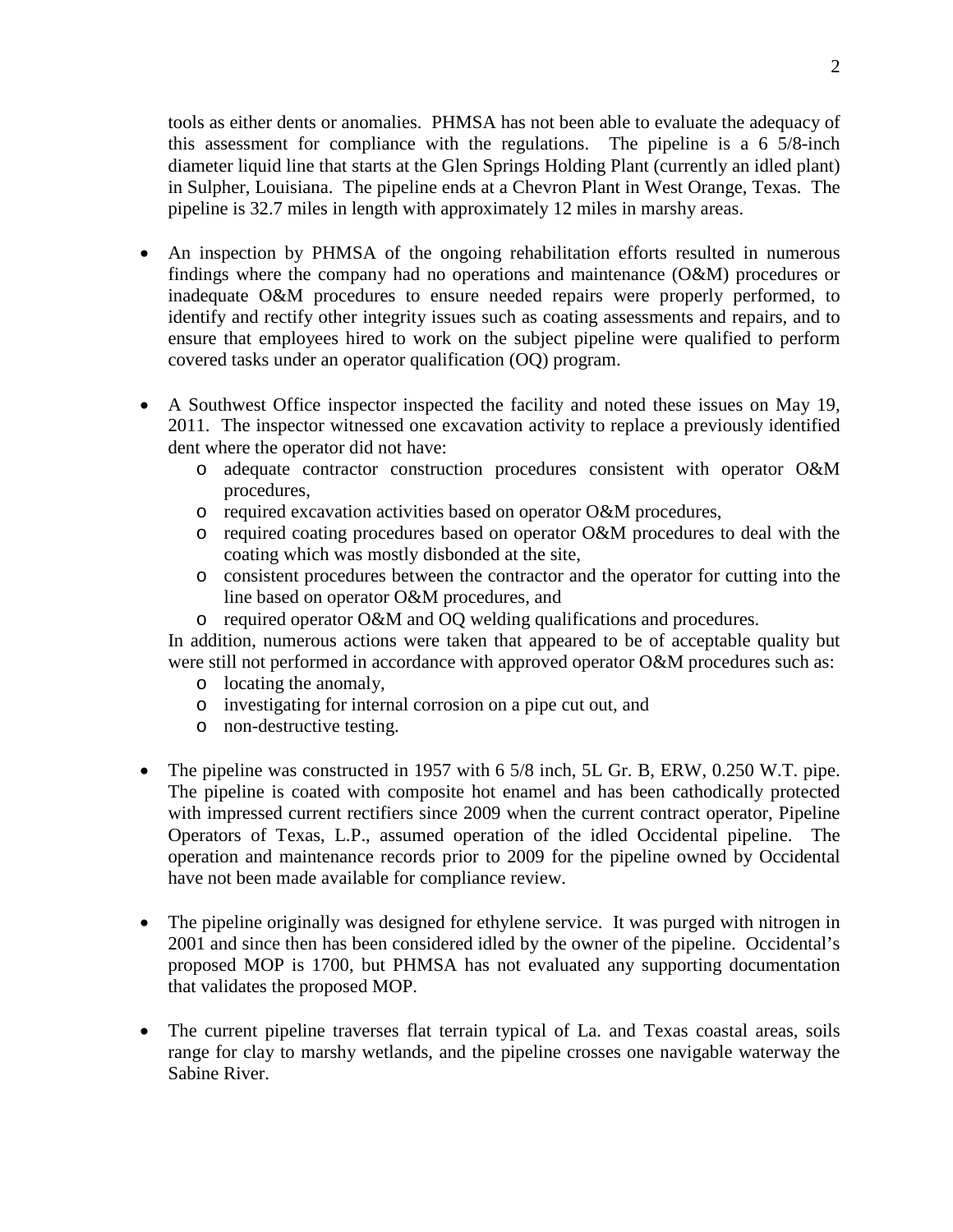- The pipeline traverses a wetland area about 12 miles in length. This is a marshy area adjacent to the Sabine River which is the boundary between Texas and Louisiana. The remainder of the pipeline is farm lands and some populated areas. It goes directly through the town of Sulphur in Louisiana, which is a liquid HCA.
- According to the 2000 census, the city of Sulphur has approximately 22,512 people with a population density of 2,043 persons per square mile and the city is heavily industrialized with refineries and chemical plants.
- There are no related NTSB recommendations.
- The overall condition of the pipe and the coating is in question. At the one excavation site inspected, the coating appeared to be completely disbonded from the pipe, which could pose significant problems for the overall pipeline integrity if this is a widespread condition not properly dealt with. These observed conditions, in combination with the lack of maintenance records, and the lack of plans and procedures for analyzing coating issues and implementing appropriate mitigative measures, pose a pipeline integrity risk.
- There is a high likelihood that problem coating conditions exist in other locations on the pipeline not currently planned for excavation. Disbonded coating could result in accelerated corrosion in areas currently not requiring investigation. Anomaly growth could impair the serviceability of the pipe. Occidental does not have plans and procedures for analyzing these integrity issues and implementing appropriate mitigating measures, which poses a pipeline integrity risk.
- Occidental has not provided all necessary historical documents and, as was mentioned previously, there were many years where maintenance records are missing. The operator will need to have adequate documentation to show the pipeline and any pipe replacements conducted in prior years was constructed according to regulatory requirements. On January 10, 2011, PHMSA issued an Advisory Bulletin titled, "Pipeline Safety: Establishing Maximum Allowable Operating Pressure or Maximum Operating Pressure Using Record Evidence, and Integrity Management Risk Identification, Assessment, Prevention, and Mitigation." The operator must review and adhere to the regulatory requirements referenced in the Advisory Bulletin to ensure proper records exist to establish MOPs and develop and implement Integrity Management Risk practices.

# **Proposed Issuance of Safety Order**

Section 60117(l) of Title 49, United States Code, provides for the issuance of a safety order, after reasonable notice and the opportunity for a hearing, requiring corrective measures, which may include physical inspection, testing, repair, or other action, as appropriate. The basis for making the determination that a pipeline facility has a condition or conditions that pose a pipeline integrity risk to public safety, property, or the environment is set forth both in the abovereferenced statute and 49 C.F.R. § 190.239, a copy of which is enclosed.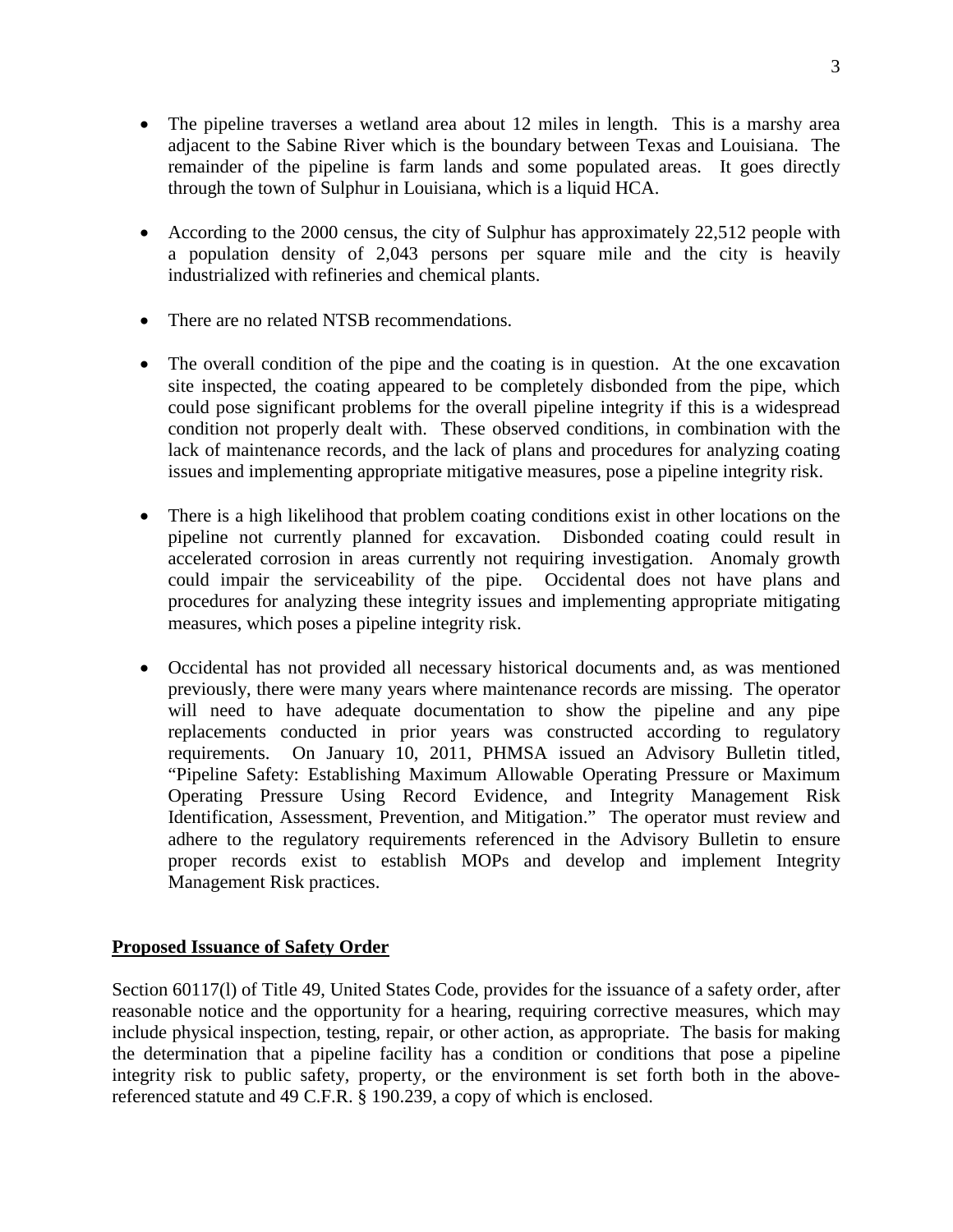After evaluating the foregoing preliminary findings of fact and considering the age of the pipe involved, the length of time the pipeline has been idle, the lack of records demonstrating the line has been maintained during the entire period in which it was idle, the absence of O&M and OQ procedures and programs, the hazardous nature of the product to be transported and the pressure required for transporting such product, the characteristics of the geographical areas where the pipeline facility is located, and the likelihood that the conditions could worsen or develop on other areas of the pipeline and potentially impact its serviceability, it appears that the affected pipeline facility has a condition or conditions that pose a pipeline integrity risk to public safety, property, or the environment, requiring corrective action.

Accordingly, PHMSA issues this Notice of Proposed Safety Order to notify Respondent of the proposed issuance of a safety order and to propose that Respondent take measures specified herein to address the potential risk.

#### **Response to this Notice**

In accordance with § 190.239, you have 30 days following receipt of this Notice to submit a written response to the official who issued the Notice. If you do not respond within 30 days, this constitutes a waiver of your right to contest this Notice and authorizes the Associate Administrator for Pipeline Safety to find facts as alleged in this Notice without further notice to you and to issue a Safety Order with the corrective measures listed below. In your response, you may notify that official that you intend to comply with the terms of the Notice as proposed, or you may request that an informal consultation be scheduled (you will also have the opportunity to request an administrative hearing before a safety order is issued). Informal consultation provides you with the opportunity to explain the circumstances associated with the risk condition(s) alleged in the notice and, as appropriate, to present a proposal for a work plan or other remedial measures, without prejudice to your position in any subsequent hearing. If you and PHMSA agree within 30 days of informal consultation on a plan and schedule for you to address each identified risk condition, we may enter into a written consent agreement (PHMSA would then issue an administrative consent order incorporating the terms of the agreement). If a consent agreement is not reached, or if you have elected not to request informal consultation, you may request an administrative hearing in writing within 30 days following receipt of the Notice or within 10 days following the conclusion of an informal consultation that did not result in a consent agreement, as applicable. Following a hearing, if the Associate Administrator finds the facility to have a condition that poses a pipeline integrity risk to the public, property, or the environment in accordance with § 190.239, the Associate Administrator may issue a safety order

Be advised that all material you submit in response to this enforcement action is subject to being made publicly available. If you believe that any portion of your responsive material qualifies for confidential treatment under 5 U.S.C. 552(b), along with the complete original document you must provide a second copy of the document with the portions you believe qualify for confidential treatment redacted and an explanation of why you believe the redacted information qualifies for confidential treatment under 5 U.S.C. 552(b).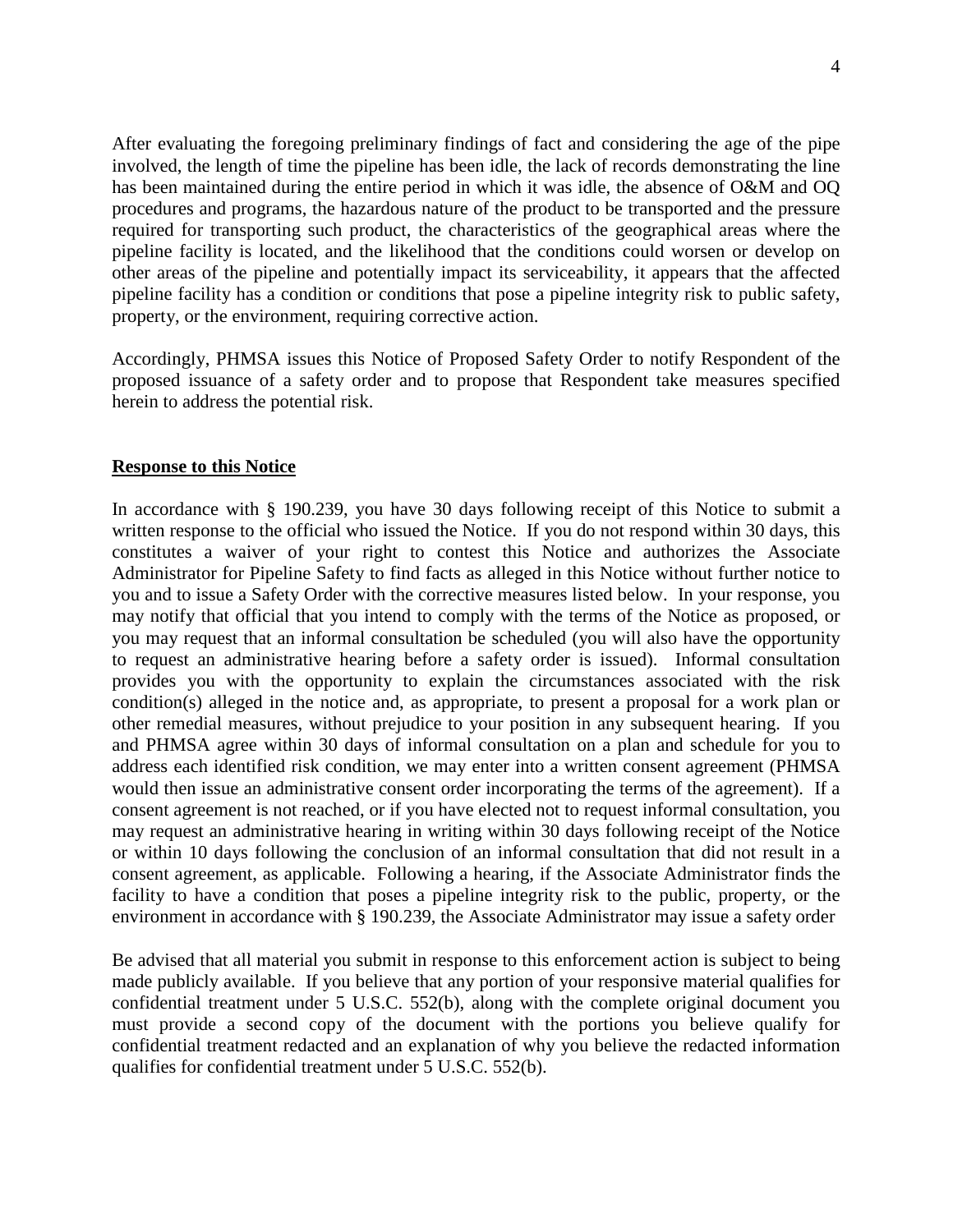In your correspondence on this matter, please refer to **CPF 4-2011-5009S** and for each document you submit, please provide a copy in electronic format whenever possible.

## **Proposed Corrective Measures**

Pursuant to 49 U.S.C. § 60117(l) and 49 C.F.R. § 190.239, PHMSA proposes to issue to Occidental Chemical Corporation a safety order incorporating the following remedial requirements with respect to the affected pipeline:

- 1. Occidental must develop and establish all applicable procedures required by 49 C.F.R. Part 195, such as O&M and OQ procedures, for the hazardous liquids pipeline. Within [60] days after a safety order is issued, submit the applicable procedures to the Director for approval.
- 2. Within [60] days after a safety order is issued, develop and submit to the Director for approval a pipeline reactivation work plan that includes repair plans and potential corrective measures for faulty coatings to ensure the safe restart of operations on the pipeline. The work plan must include:
	- (A) The performance of additional field testing, inspections, and evaluations to determine whether and to what extent the conditions described in this Notice, or other integrity conditions identified, are present elsewhere on the affected pipeline system. Make the results of the inspections, field excavations, and evaluations available to PHMSA or its representative;
	- (B) The performance of repairs or other corrective measures that fully remediate the identified risk condition(s). Include provisions for continuing long-term periodic testing and integrity verification measures to ensure the ongoing safe operation of the pipeline considering the results of the analyses, inspections, and corrective measures undertaken pursuant to the safety order;
	- (C) Submission of supporting documentation for the validation of the anticipated MOP for the pipeline; and
	- (D) A proposed schedule for completion of the actions required by paragraphs (A) through (C) of this Item.
- 3. Revise the remedial work plan as necessary to incorporate new information obtained during the evaluations and associated remedial activities. Submit any such plan revisions to the Director for prior approval. The Director may approve plan elements incrementally. The remedial work plan shall become incorporated into the safety order.
- 4. Implement the work plan as it is approved by the Director, including any revisions to the plan.